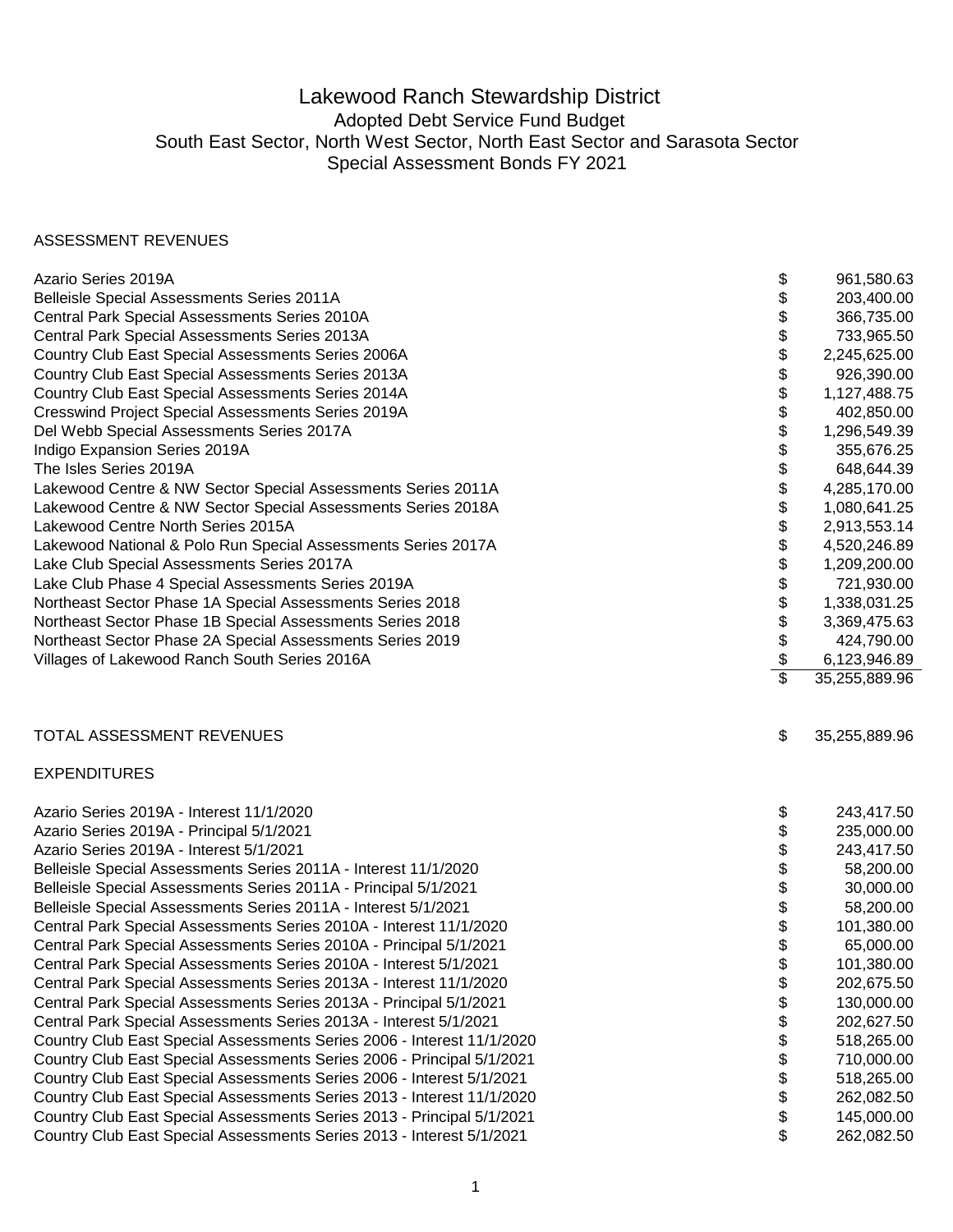| Lakewood Ranch Stewardship District<br>Proposed Debt Service Fund Budget<br>South East Sector, North West Sector, North East Sector and Sarasota Sector<br>Special Assessment Bonds FY 2021<br>Country Club East Special Assessments Series 2014 - Interest 11/1/2020<br>301,213.75<br>\$<br>\$<br>Country Club East Special Assessments Series 2014 - Principal 5/1/2021<br>230,000.00<br>\$<br>Country Club East Special Assessments Series 2014 - Interest 5/1/2021<br>301,213.75<br>\$<br>Cresswind Project Special Assessments Series 2019 - Interest 11/1/2020<br>107,000.00<br>\$<br>Cresswind Project Special Assessments Series 2019 - Principal 5/1/2021<br>85,000.00<br>\$<br>Cresswind Project Special Assessments Series 2019 - Interest 5/1/2021<br>105,425.00<br><b>EXPENDITURES CON'TD</b><br>Del Webb Special Assessments Series 2017A - Interest 11/1/2020<br>345,461.88<br>\$<br>\$<br>Del Webb Special Assessments Series 2017A - Principal 5/1/2021<br>265,000.00<br>\$<br>Del Webb Special Assessments Series 2017A - Interest 5/1/2021<br>345,461.88<br>\$<br>87,351.25<br>Indigo Expansion Series 2019 - Interest 11/1/2020<br>\$<br>Indigo Expansion Series 2019 - Principal 5/1/2021<br>95,000.00<br>\$<br>87,351.25<br>Indigo Expansion Series 2019 - Interest 11/1/2021<br>\$<br>172,760.63<br>The Isles Phase 1 Series 2019A - Interest 11/1/2020<br>\$<br>The Isles Phase 1 Series 2019A - Principal 5/1/2021<br>135,000.00<br>\$<br>The Isles Phase 1 Series 2019A - Interest 5/1/2021<br>170,441.88<br>\$<br>Lakewood Centre & NW Sector Special Assessments Series 2011A - Interest 11/1/2020<br>1,208,505.00<br>\$<br>Lakewood Centre & NW Sector Special Assessments Series 2011A - Principal 5/1/2021<br>685,000.00<br>\$<br>Lakewood Centre & NW Sector Special Assessments Series 2011A - Interest 5/1/2021<br>1,208,505.00<br>\$<br>Lakewood Centre & NW Sector Special Assessments Series 2018A - Interest 11/1/2020<br>301,578.75<br>\$<br>Lakewood Centre & NW Sector Special Assessments Series 2018A - Principal 5/1/2021<br>180,000.00<br>\$<br>Lakewood Centre & NW Sector Special Assessments Series 2018A - Interest 5/1/2021<br>301,578.75<br>\$<br>Lakewood Centre North Special Assessments Series 2015A - Interest 11/1/2020<br>750,965.63<br>\$<br>Lakewood Centre North Special Assessments Series 2015A - Principal 5/1/2021<br>675,000.00<br>\$<br>Lakewood Centre North Special Assessments Series 2015A - Interest 5/1/2021<br>750,965.63<br>\$<br>Lakewood National & Polo Run Special Assessments Series 2017A - Interest 11/1/2020<br>1,234,515.63<br>\$<br>Lakewood National & Polo Run Special Assessments Series 2017A - Principal 5/1/2021<br>\$<br>Lakewood National & Polo Run Special Assessments Series 2017A - Interest 5/1/2021<br>1,217,865.63<br>\$<br>Lake Club Special Assessments Series 2017A - Interest 11/1/2020<br>231,240.00<br>\$<br>Lake Club Special Assessments Series 2017A - Principal 5/1/2021<br>526,000.00<br>\$<br>Lake Club Special Assessments Series 2017A - Interest 5/1/2021<br>231,240.00<br>Lake Club Phase 4 Special Assessments Series 2019A - Interest 11/1/2020<br>188,270.00<br>\$<br>\$<br>Lake Club Phase 4 Special Assessments Series 2019A - Principal 5/1/2021<br>160,000.00<br>\$<br>Lake Club Phase 4 Special Assessments Series 2019A - Interest 5/1/2021<br>188,270.00<br>\$<br>Northeast Sector Phase 1A Special Assessments Series 2018 - Interest 11/1/2020<br>362,658.75 |
|----------------------------------------------------------------------------------------------------------------------------------------------------------------------------------------------------------------------------------------------------------------------------------------------------------------------------------------------------------------------------------------------------------------------------------------------------------------------------------------------------------------------------------------------------------------------------------------------------------------------------------------------------------------------------------------------------------------------------------------------------------------------------------------------------------------------------------------------------------------------------------------------------------------------------------------------------------------------------------------------------------------------------------------------------------------------------------------------------------------------------------------------------------------------------------------------------------------------------------------------------------------------------------------------------------------------------------------------------------------------------------------------------------------------------------------------------------------------------------------------------------------------------------------------------------------------------------------------------------------------------------------------------------------------------------------------------------------------------------------------------------------------------------------------------------------------------------------------------------------------------------------------------------------------------------------------------------------------------------------------------------------------------------------------------------------------------------------------------------------------------------------------------------------------------------------------------------------------------------------------------------------------------------------------------------------------------------------------------------------------------------------------------------------------------------------------------------------------------------------------------------------------------------------------------------------------------------------------------------------------------------------------------------------------------------------------------------------------------------------------------------------------------------------------------------------------------------------------------------------------------------------------------------------------------------------------------------------------------------------------------------------------------------------------------------------------------------------------------------------------------------------------------------------------------------------------------------------------------------------------------------------------------------------------------------------------------------------------------------------------------------------------------------------------------------------------------------------------------------------------|
| 850,000.00                                                                                                                                                                                                                                                                                                                                                                                                                                                                                                                                                                                                                                                                                                                                                                                                                                                                                                                                                                                                                                                                                                                                                                                                                                                                                                                                                                                                                                                                                                                                                                                                                                                                                                                                                                                                                                                                                                                                                                                                                                                                                                                                                                                                                                                                                                                                                                                                                                                                                                                                                                                                                                                                                                                                                                                                                                                                                                                                                                                                                                                                                                                                                                                                                                                                                                                                                                                                                                                                                   |
|                                                                                                                                                                                                                                                                                                                                                                                                                                                                                                                                                                                                                                                                                                                                                                                                                                                                                                                                                                                                                                                                                                                                                                                                                                                                                                                                                                                                                                                                                                                                                                                                                                                                                                                                                                                                                                                                                                                                                                                                                                                                                                                                                                                                                                                                                                                                                                                                                                                                                                                                                                                                                                                                                                                                                                                                                                                                                                                                                                                                                                                                                                                                                                                                                                                                                                                                                                                                                                                                                              |
|                                                                                                                                                                                                                                                                                                                                                                                                                                                                                                                                                                                                                                                                                                                                                                                                                                                                                                                                                                                                                                                                                                                                                                                                                                                                                                                                                                                                                                                                                                                                                                                                                                                                                                                                                                                                                                                                                                                                                                                                                                                                                                                                                                                                                                                                                                                                                                                                                                                                                                                                                                                                                                                                                                                                                                                                                                                                                                                                                                                                                                                                                                                                                                                                                                                                                                                                                                                                                                                                                              |
|                                                                                                                                                                                                                                                                                                                                                                                                                                                                                                                                                                                                                                                                                                                                                                                                                                                                                                                                                                                                                                                                                                                                                                                                                                                                                                                                                                                                                                                                                                                                                                                                                                                                                                                                                                                                                                                                                                                                                                                                                                                                                                                                                                                                                                                                                                                                                                                                                                                                                                                                                                                                                                                                                                                                                                                                                                                                                                                                                                                                                                                                                                                                                                                                                                                                                                                                                                                                                                                                                              |
|                                                                                                                                                                                                                                                                                                                                                                                                                                                                                                                                                                                                                                                                                                                                                                                                                                                                                                                                                                                                                                                                                                                                                                                                                                                                                                                                                                                                                                                                                                                                                                                                                                                                                                                                                                                                                                                                                                                                                                                                                                                                                                                                                                                                                                                                                                                                                                                                                                                                                                                                                                                                                                                                                                                                                                                                                                                                                                                                                                                                                                                                                                                                                                                                                                                                                                                                                                                                                                                                                              |
|                                                                                                                                                                                                                                                                                                                                                                                                                                                                                                                                                                                                                                                                                                                                                                                                                                                                                                                                                                                                                                                                                                                                                                                                                                                                                                                                                                                                                                                                                                                                                                                                                                                                                                                                                                                                                                                                                                                                                                                                                                                                                                                                                                                                                                                                                                                                                                                                                                                                                                                                                                                                                                                                                                                                                                                                                                                                                                                                                                                                                                                                                                                                                                                                                                                                                                                                                                                                                                                                                              |
|                                                                                                                                                                                                                                                                                                                                                                                                                                                                                                                                                                                                                                                                                                                                                                                                                                                                                                                                                                                                                                                                                                                                                                                                                                                                                                                                                                                                                                                                                                                                                                                                                                                                                                                                                                                                                                                                                                                                                                                                                                                                                                                                                                                                                                                                                                                                                                                                                                                                                                                                                                                                                                                                                                                                                                                                                                                                                                                                                                                                                                                                                                                                                                                                                                                                                                                                                                                                                                                                                              |
|                                                                                                                                                                                                                                                                                                                                                                                                                                                                                                                                                                                                                                                                                                                                                                                                                                                                                                                                                                                                                                                                                                                                                                                                                                                                                                                                                                                                                                                                                                                                                                                                                                                                                                                                                                                                                                                                                                                                                                                                                                                                                                                                                                                                                                                                                                                                                                                                                                                                                                                                                                                                                                                                                                                                                                                                                                                                                                                                                                                                                                                                                                                                                                                                                                                                                                                                                                                                                                                                                              |
|                                                                                                                                                                                                                                                                                                                                                                                                                                                                                                                                                                                                                                                                                                                                                                                                                                                                                                                                                                                                                                                                                                                                                                                                                                                                                                                                                                                                                                                                                                                                                                                                                                                                                                                                                                                                                                                                                                                                                                                                                                                                                                                                                                                                                                                                                                                                                                                                                                                                                                                                                                                                                                                                                                                                                                                                                                                                                                                                                                                                                                                                                                                                                                                                                                                                                                                                                                                                                                                                                              |
|                                                                                                                                                                                                                                                                                                                                                                                                                                                                                                                                                                                                                                                                                                                                                                                                                                                                                                                                                                                                                                                                                                                                                                                                                                                                                                                                                                                                                                                                                                                                                                                                                                                                                                                                                                                                                                                                                                                                                                                                                                                                                                                                                                                                                                                                                                                                                                                                                                                                                                                                                                                                                                                                                                                                                                                                                                                                                                                                                                                                                                                                                                                                                                                                                                                                                                                                                                                                                                                                                              |
|                                                                                                                                                                                                                                                                                                                                                                                                                                                                                                                                                                                                                                                                                                                                                                                                                                                                                                                                                                                                                                                                                                                                                                                                                                                                                                                                                                                                                                                                                                                                                                                                                                                                                                                                                                                                                                                                                                                                                                                                                                                                                                                                                                                                                                                                                                                                                                                                                                                                                                                                                                                                                                                                                                                                                                                                                                                                                                                                                                                                                                                                                                                                                                                                                                                                                                                                                                                                                                                                                              |
|                                                                                                                                                                                                                                                                                                                                                                                                                                                                                                                                                                                                                                                                                                                                                                                                                                                                                                                                                                                                                                                                                                                                                                                                                                                                                                                                                                                                                                                                                                                                                                                                                                                                                                                                                                                                                                                                                                                                                                                                                                                                                                                                                                                                                                                                                                                                                                                                                                                                                                                                                                                                                                                                                                                                                                                                                                                                                                                                                                                                                                                                                                                                                                                                                                                                                                                                                                                                                                                                                              |
|                                                                                                                                                                                                                                                                                                                                                                                                                                                                                                                                                                                                                                                                                                                                                                                                                                                                                                                                                                                                                                                                                                                                                                                                                                                                                                                                                                                                                                                                                                                                                                                                                                                                                                                                                                                                                                                                                                                                                                                                                                                                                                                                                                                                                                                                                                                                                                                                                                                                                                                                                                                                                                                                                                                                                                                                                                                                                                                                                                                                                                                                                                                                                                                                                                                                                                                                                                                                                                                                                              |
|                                                                                                                                                                                                                                                                                                                                                                                                                                                                                                                                                                                                                                                                                                                                                                                                                                                                                                                                                                                                                                                                                                                                                                                                                                                                                                                                                                                                                                                                                                                                                                                                                                                                                                                                                                                                                                                                                                                                                                                                                                                                                                                                                                                                                                                                                                                                                                                                                                                                                                                                                                                                                                                                                                                                                                                                                                                                                                                                                                                                                                                                                                                                                                                                                                                                                                                                                                                                                                                                                              |
|                                                                                                                                                                                                                                                                                                                                                                                                                                                                                                                                                                                                                                                                                                                                                                                                                                                                                                                                                                                                                                                                                                                                                                                                                                                                                                                                                                                                                                                                                                                                                                                                                                                                                                                                                                                                                                                                                                                                                                                                                                                                                                                                                                                                                                                                                                                                                                                                                                                                                                                                                                                                                                                                                                                                                                                                                                                                                                                                                                                                                                                                                                                                                                                                                                                                                                                                                                                                                                                                                              |
|                                                                                                                                                                                                                                                                                                                                                                                                                                                                                                                                                                                                                                                                                                                                                                                                                                                                                                                                                                                                                                                                                                                                                                                                                                                                                                                                                                                                                                                                                                                                                                                                                                                                                                                                                                                                                                                                                                                                                                                                                                                                                                                                                                                                                                                                                                                                                                                                                                                                                                                                                                                                                                                                                                                                                                                                                                                                                                                                                                                                                                                                                                                                                                                                                                                                                                                                                                                                                                                                                              |
|                                                                                                                                                                                                                                                                                                                                                                                                                                                                                                                                                                                                                                                                                                                                                                                                                                                                                                                                                                                                                                                                                                                                                                                                                                                                                                                                                                                                                                                                                                                                                                                                                                                                                                                                                                                                                                                                                                                                                                                                                                                                                                                                                                                                                                                                                                                                                                                                                                                                                                                                                                                                                                                                                                                                                                                                                                                                                                                                                                                                                                                                                                                                                                                                                                                                                                                                                                                                                                                                                              |
|                                                                                                                                                                                                                                                                                                                                                                                                                                                                                                                                                                                                                                                                                                                                                                                                                                                                                                                                                                                                                                                                                                                                                                                                                                                                                                                                                                                                                                                                                                                                                                                                                                                                                                                                                                                                                                                                                                                                                                                                                                                                                                                                                                                                                                                                                                                                                                                                                                                                                                                                                                                                                                                                                                                                                                                                                                                                                                                                                                                                                                                                                                                                                                                                                                                                                                                                                                                                                                                                                              |
|                                                                                                                                                                                                                                                                                                                                                                                                                                                                                                                                                                                                                                                                                                                                                                                                                                                                                                                                                                                                                                                                                                                                                                                                                                                                                                                                                                                                                                                                                                                                                                                                                                                                                                                                                                                                                                                                                                                                                                                                                                                                                                                                                                                                                                                                                                                                                                                                                                                                                                                                                                                                                                                                                                                                                                                                                                                                                                                                                                                                                                                                                                                                                                                                                                                                                                                                                                                                                                                                                              |
|                                                                                                                                                                                                                                                                                                                                                                                                                                                                                                                                                                                                                                                                                                                                                                                                                                                                                                                                                                                                                                                                                                                                                                                                                                                                                                                                                                                                                                                                                                                                                                                                                                                                                                                                                                                                                                                                                                                                                                                                                                                                                                                                                                                                                                                                                                                                                                                                                                                                                                                                                                                                                                                                                                                                                                                                                                                                                                                                                                                                                                                                                                                                                                                                                                                                                                                                                                                                                                                                                              |
|                                                                                                                                                                                                                                                                                                                                                                                                                                                                                                                                                                                                                                                                                                                                                                                                                                                                                                                                                                                                                                                                                                                                                                                                                                                                                                                                                                                                                                                                                                                                                                                                                                                                                                                                                                                                                                                                                                                                                                                                                                                                                                                                                                                                                                                                                                                                                                                                                                                                                                                                                                                                                                                                                                                                                                                                                                                                                                                                                                                                                                                                                                                                                                                                                                                                                                                                                                                                                                                                                              |
|                                                                                                                                                                                                                                                                                                                                                                                                                                                                                                                                                                                                                                                                                                                                                                                                                                                                                                                                                                                                                                                                                                                                                                                                                                                                                                                                                                                                                                                                                                                                                                                                                                                                                                                                                                                                                                                                                                                                                                                                                                                                                                                                                                                                                                                                                                                                                                                                                                                                                                                                                                                                                                                                                                                                                                                                                                                                                                                                                                                                                                                                                                                                                                                                                                                                                                                                                                                                                                                                                              |
|                                                                                                                                                                                                                                                                                                                                                                                                                                                                                                                                                                                                                                                                                                                                                                                                                                                                                                                                                                                                                                                                                                                                                                                                                                                                                                                                                                                                                                                                                                                                                                                                                                                                                                                                                                                                                                                                                                                                                                                                                                                                                                                                                                                                                                                                                                                                                                                                                                                                                                                                                                                                                                                                                                                                                                                                                                                                                                                                                                                                                                                                                                                                                                                                                                                                                                                                                                                                                                                                                              |
|                                                                                                                                                                                                                                                                                                                                                                                                                                                                                                                                                                                                                                                                                                                                                                                                                                                                                                                                                                                                                                                                                                                                                                                                                                                                                                                                                                                                                                                                                                                                                                                                                                                                                                                                                                                                                                                                                                                                                                                                                                                                                                                                                                                                                                                                                                                                                                                                                                                                                                                                                                                                                                                                                                                                                                                                                                                                                                                                                                                                                                                                                                                                                                                                                                                                                                                                                                                                                                                                                              |
|                                                                                                                                                                                                                                                                                                                                                                                                                                                                                                                                                                                                                                                                                                                                                                                                                                                                                                                                                                                                                                                                                                                                                                                                                                                                                                                                                                                                                                                                                                                                                                                                                                                                                                                                                                                                                                                                                                                                                                                                                                                                                                                                                                                                                                                                                                                                                                                                                                                                                                                                                                                                                                                                                                                                                                                                                                                                                                                                                                                                                                                                                                                                                                                                                                                                                                                                                                                                                                                                                              |
|                                                                                                                                                                                                                                                                                                                                                                                                                                                                                                                                                                                                                                                                                                                                                                                                                                                                                                                                                                                                                                                                                                                                                                                                                                                                                                                                                                                                                                                                                                                                                                                                                                                                                                                                                                                                                                                                                                                                                                                                                                                                                                                                                                                                                                                                                                                                                                                                                                                                                                                                                                                                                                                                                                                                                                                                                                                                                                                                                                                                                                                                                                                                                                                                                                                                                                                                                                                                                                                                                              |
|                                                                                                                                                                                                                                                                                                                                                                                                                                                                                                                                                                                                                                                                                                                                                                                                                                                                                                                                                                                                                                                                                                                                                                                                                                                                                                                                                                                                                                                                                                                                                                                                                                                                                                                                                                                                                                                                                                                                                                                                                                                                                                                                                                                                                                                                                                                                                                                                                                                                                                                                                                                                                                                                                                                                                                                                                                                                                                                                                                                                                                                                                                                                                                                                                                                                                                                                                                                                                                                                                              |
|                                                                                                                                                                                                                                                                                                                                                                                                                                                                                                                                                                                                                                                                                                                                                                                                                                                                                                                                                                                                                                                                                                                                                                                                                                                                                                                                                                                                                                                                                                                                                                                                                                                                                                                                                                                                                                                                                                                                                                                                                                                                                                                                                                                                                                                                                                                                                                                                                                                                                                                                                                                                                                                                                                                                                                                                                                                                                                                                                                                                                                                                                                                                                                                                                                                                                                                                                                                                                                                                                              |
|                                                                                                                                                                                                                                                                                                                                                                                                                                                                                                                                                                                                                                                                                                                                                                                                                                                                                                                                                                                                                                                                                                                                                                                                                                                                                                                                                                                                                                                                                                                                                                                                                                                                                                                                                                                                                                                                                                                                                                                                                                                                                                                                                                                                                                                                                                                                                                                                                                                                                                                                                                                                                                                                                                                                                                                                                                                                                                                                                                                                                                                                                                                                                                                                                                                                                                                                                                                                                                                                                              |
|                                                                                                                                                                                                                                                                                                                                                                                                                                                                                                                                                                                                                                                                                                                                                                                                                                                                                                                                                                                                                                                                                                                                                                                                                                                                                                                                                                                                                                                                                                                                                                                                                                                                                                                                                                                                                                                                                                                                                                                                                                                                                                                                                                                                                                                                                                                                                                                                                                                                                                                                                                                                                                                                                                                                                                                                                                                                                                                                                                                                                                                                                                                                                                                                                                                                                                                                                                                                                                                                                              |
|                                                                                                                                                                                                                                                                                                                                                                                                                                                                                                                                                                                                                                                                                                                                                                                                                                                                                                                                                                                                                                                                                                                                                                                                                                                                                                                                                                                                                                                                                                                                                                                                                                                                                                                                                                                                                                                                                                                                                                                                                                                                                                                                                                                                                                                                                                                                                                                                                                                                                                                                                                                                                                                                                                                                                                                                                                                                                                                                                                                                                                                                                                                                                                                                                                                                                                                                                                                                                                                                                              |
|                                                                                                                                                                                                                                                                                                                                                                                                                                                                                                                                                                                                                                                                                                                                                                                                                                                                                                                                                                                                                                                                                                                                                                                                                                                                                                                                                                                                                                                                                                                                                                                                                                                                                                                                                                                                                                                                                                                                                                                                                                                                                                                                                                                                                                                                                                                                                                                                                                                                                                                                                                                                                                                                                                                                                                                                                                                                                                                                                                                                                                                                                                                                                                                                                                                                                                                                                                                                                                                                                              |
|                                                                                                                                                                                                                                                                                                                                                                                                                                                                                                                                                                                                                                                                                                                                                                                                                                                                                                                                                                                                                                                                                                                                                                                                                                                                                                                                                                                                                                                                                                                                                                                                                                                                                                                                                                                                                                                                                                                                                                                                                                                                                                                                                                                                                                                                                                                                                                                                                                                                                                                                                                                                                                                                                                                                                                                                                                                                                                                                                                                                                                                                                                                                                                                                                                                                                                                                                                                                                                                                                              |
|                                                                                                                                                                                                                                                                                                                                                                                                                                                                                                                                                                                                                                                                                                                                                                                                                                                                                                                                                                                                                                                                                                                                                                                                                                                                                                                                                                                                                                                                                                                                                                                                                                                                                                                                                                                                                                                                                                                                                                                                                                                                                                                                                                                                                                                                                                                                                                                                                                                                                                                                                                                                                                                                                                                                                                                                                                                                                                                                                                                                                                                                                                                                                                                                                                                                                                                                                                                                                                                                                              |
|                                                                                                                                                                                                                                                                                                                                                                                                                                                                                                                                                                                                                                                                                                                                                                                                                                                                                                                                                                                                                                                                                                                                                                                                                                                                                                                                                                                                                                                                                                                                                                                                                                                                                                                                                                                                                                                                                                                                                                                                                                                                                                                                                                                                                                                                                                                                                                                                                                                                                                                                                                                                                                                                                                                                                                                                                                                                                                                                                                                                                                                                                                                                                                                                                                                                                                                                                                                                                                                                                              |
|                                                                                                                                                                                                                                                                                                                                                                                                                                                                                                                                                                                                                                                                                                                                                                                                                                                                                                                                                                                                                                                                                                                                                                                                                                                                                                                                                                                                                                                                                                                                                                                                                                                                                                                                                                                                                                                                                                                                                                                                                                                                                                                                                                                                                                                                                                                                                                                                                                                                                                                                                                                                                                                                                                                                                                                                                                                                                                                                                                                                                                                                                                                                                                                                                                                                                                                                                                                                                                                                                              |
|                                                                                                                                                                                                                                                                                                                                                                                                                                                                                                                                                                                                                                                                                                                                                                                                                                                                                                                                                                                                                                                                                                                                                                                                                                                                                                                                                                                                                                                                                                                                                                                                                                                                                                                                                                                                                                                                                                                                                                                                                                                                                                                                                                                                                                                                                                                                                                                                                                                                                                                                                                                                                                                                                                                                                                                                                                                                                                                                                                                                                                                                                                                                                                                                                                                                                                                                                                                                                                                                                              |
|                                                                                                                                                                                                                                                                                                                                                                                                                                                                                                                                                                                                                                                                                                                                                                                                                                                                                                                                                                                                                                                                                                                                                                                                                                                                                                                                                                                                                                                                                                                                                                                                                                                                                                                                                                                                                                                                                                                                                                                                                                                                                                                                                                                                                                                                                                                                                                                                                                                                                                                                                                                                                                                                                                                                                                                                                                                                                                                                                                                                                                                                                                                                                                                                                                                                                                                                                                                                                                                                                              |
|                                                                                                                                                                                                                                                                                                                                                                                                                                                                                                                                                                                                                                                                                                                                                                                                                                                                                                                                                                                                                                                                                                                                                                                                                                                                                                                                                                                                                                                                                                                                                                                                                                                                                                                                                                                                                                                                                                                                                                                                                                                                                                                                                                                                                                                                                                                                                                                                                                                                                                                                                                                                                                                                                                                                                                                                                                                                                                                                                                                                                                                                                                                                                                                                                                                                                                                                                                                                                                                                                              |
| \$<br>Northeast Sector Phase 1A Special Assessments Series 2018 - Principal 5/1/2021<br>260,000.00                                                                                                                                                                                                                                                                                                                                                                                                                                                                                                                                                                                                                                                                                                                                                                                                                                                                                                                                                                                                                                                                                                                                                                                                                                                                                                                                                                                                                                                                                                                                                                                                                                                                                                                                                                                                                                                                                                                                                                                                                                                                                                                                                                                                                                                                                                                                                                                                                                                                                                                                                                                                                                                                                                                                                                                                                                                                                                                                                                                                                                                                                                                                                                                                                                                                                                                                                                                           |
| \$<br>Northeast Sector Phase 1A Special Assessments Series 2018 - Interest 5/1/2021<br>357,686.25                                                                                                                                                                                                                                                                                                                                                                                                                                                                                                                                                                                                                                                                                                                                                                                                                                                                                                                                                                                                                                                                                                                                                                                                                                                                                                                                                                                                                                                                                                                                                                                                                                                                                                                                                                                                                                                                                                                                                                                                                                                                                                                                                                                                                                                                                                                                                                                                                                                                                                                                                                                                                                                                                                                                                                                                                                                                                                                                                                                                                                                                                                                                                                                                                                                                                                                                                                                            |
| \$<br>Northeast Sector Phase 1B Special Assessments Series 2018 - Interest 11/1/2020<br>940,010.63                                                                                                                                                                                                                                                                                                                                                                                                                                                                                                                                                                                                                                                                                                                                                                                                                                                                                                                                                                                                                                                                                                                                                                                                                                                                                                                                                                                                                                                                                                                                                                                                                                                                                                                                                                                                                                                                                                                                                                                                                                                                                                                                                                                                                                                                                                                                                                                                                                                                                                                                                                                                                                                                                                                                                                                                                                                                                                                                                                                                                                                                                                                                                                                                                                                                                                                                                                                           |
| \$<br>Northeast Sector Phase 1B Special Assessments Series 2018 - Principal 5/1/2021<br>575,000.00                                                                                                                                                                                                                                                                                                                                                                                                                                                                                                                                                                                                                                                                                                                                                                                                                                                                                                                                                                                                                                                                                                                                                                                                                                                                                                                                                                                                                                                                                                                                                                                                                                                                                                                                                                                                                                                                                                                                                                                                                                                                                                                                                                                                                                                                                                                                                                                                                                                                                                                                                                                                                                                                                                                                                                                                                                                                                                                                                                                                                                                                                                                                                                                                                                                                                                                                                                                           |
| \$<br>Northeast Sector Phase 1B Special Assessments Series 2018 - Interest 5/1/2021<br>927,232.50                                                                                                                                                                                                                                                                                                                                                                                                                                                                                                                                                                                                                                                                                                                                                                                                                                                                                                                                                                                                                                                                                                                                                                                                                                                                                                                                                                                                                                                                                                                                                                                                                                                                                                                                                                                                                                                                                                                                                                                                                                                                                                                                                                                                                                                                                                                                                                                                                                                                                                                                                                                                                                                                                                                                                                                                                                                                                                                                                                                                                                                                                                                                                                                                                                                                                                                                                                                            |
| \$<br>Northeast Sector Phase 2A Special Assessments Series 2019 - Interest 11/1/2020<br>105,480.00                                                                                                                                                                                                                                                                                                                                                                                                                                                                                                                                                                                                                                                                                                                                                                                                                                                                                                                                                                                                                                                                                                                                                                                                                                                                                                                                                                                                                                                                                                                                                                                                                                                                                                                                                                                                                                                                                                                                                                                                                                                                                                                                                                                                                                                                                                                                                                                                                                                                                                                                                                                                                                                                                                                                                                                                                                                                                                                                                                                                                                                                                                                                                                                                                                                                                                                                                                                           |
| \$<br>Northeast Sector Phase 2A Special Assessments Series 2019 - Principal 5/1/2021<br>110,000.00                                                                                                                                                                                                                                                                                                                                                                                                                                                                                                                                                                                                                                                                                                                                                                                                                                                                                                                                                                                                                                                                                                                                                                                                                                                                                                                                                                                                                                                                                                                                                                                                                                                                                                                                                                                                                                                                                                                                                                                                                                                                                                                                                                                                                                                                                                                                                                                                                                                                                                                                                                                                                                                                                                                                                                                                                                                                                                                                                                                                                                                                                                                                                                                                                                                                                                                                                                                           |
| \$<br>Northeast Sector Phase 2A Special Assessments Series 2019 - Interest 5/1/2021<br>105,480.00                                                                                                                                                                                                                                                                                                                                                                                                                                                                                                                                                                                                                                                                                                                                                                                                                                                                                                                                                                                                                                                                                                                                                                                                                                                                                                                                                                                                                                                                                                                                                                                                                                                                                                                                                                                                                                                                                                                                                                                                                                                                                                                                                                                                                                                                                                                                                                                                                                                                                                                                                                                                                                                                                                                                                                                                                                                                                                                                                                                                                                                                                                                                                                                                                                                                                                                                                                                            |
| \$<br>Villages of Lakewood Ranch South Series 2016A - Interest 11/1/2020<br>1,649,315.63                                                                                                                                                                                                                                                                                                                                                                                                                                                                                                                                                                                                                                                                                                                                                                                                                                                                                                                                                                                                                                                                                                                                                                                                                                                                                                                                                                                                                                                                                                                                                                                                                                                                                                                                                                                                                                                                                                                                                                                                                                                                                                                                                                                                                                                                                                                                                                                                                                                                                                                                                                                                                                                                                                                                                                                                                                                                                                                                                                                                                                                                                                                                                                                                                                                                                                                                                                                                     |
| \$<br>Villages of Lakewood Ranch South Series 2016A - Principal 5/1/2021<br>1,200,000.00                                                                                                                                                                                                                                                                                                                                                                                                                                                                                                                                                                                                                                                                                                                                                                                                                                                                                                                                                                                                                                                                                                                                                                                                                                                                                                                                                                                                                                                                                                                                                                                                                                                                                                                                                                                                                                                                                                                                                                                                                                                                                                                                                                                                                                                                                                                                                                                                                                                                                                                                                                                                                                                                                                                                                                                                                                                                                                                                                                                                                                                                                                                                                                                                                                                                                                                                                                                                     |
| \$<br>Villages of Lakewood Ranch South Series 2016A - Interest 5/1/2021<br>1,649,315.63                                                                                                                                                                                                                                                                                                                                                                                                                                                                                                                                                                                                                                                                                                                                                                                                                                                                                                                                                                                                                                                                                                                                                                                                                                                                                                                                                                                                                                                                                                                                                                                                                                                                                                                                                                                                                                                                                                                                                                                                                                                                                                                                                                                                                                                                                                                                                                                                                                                                                                                                                                                                                                                                                                                                                                                                                                                                                                                                                                                                                                                                                                                                                                                                                                                                                                                                                                                                      |